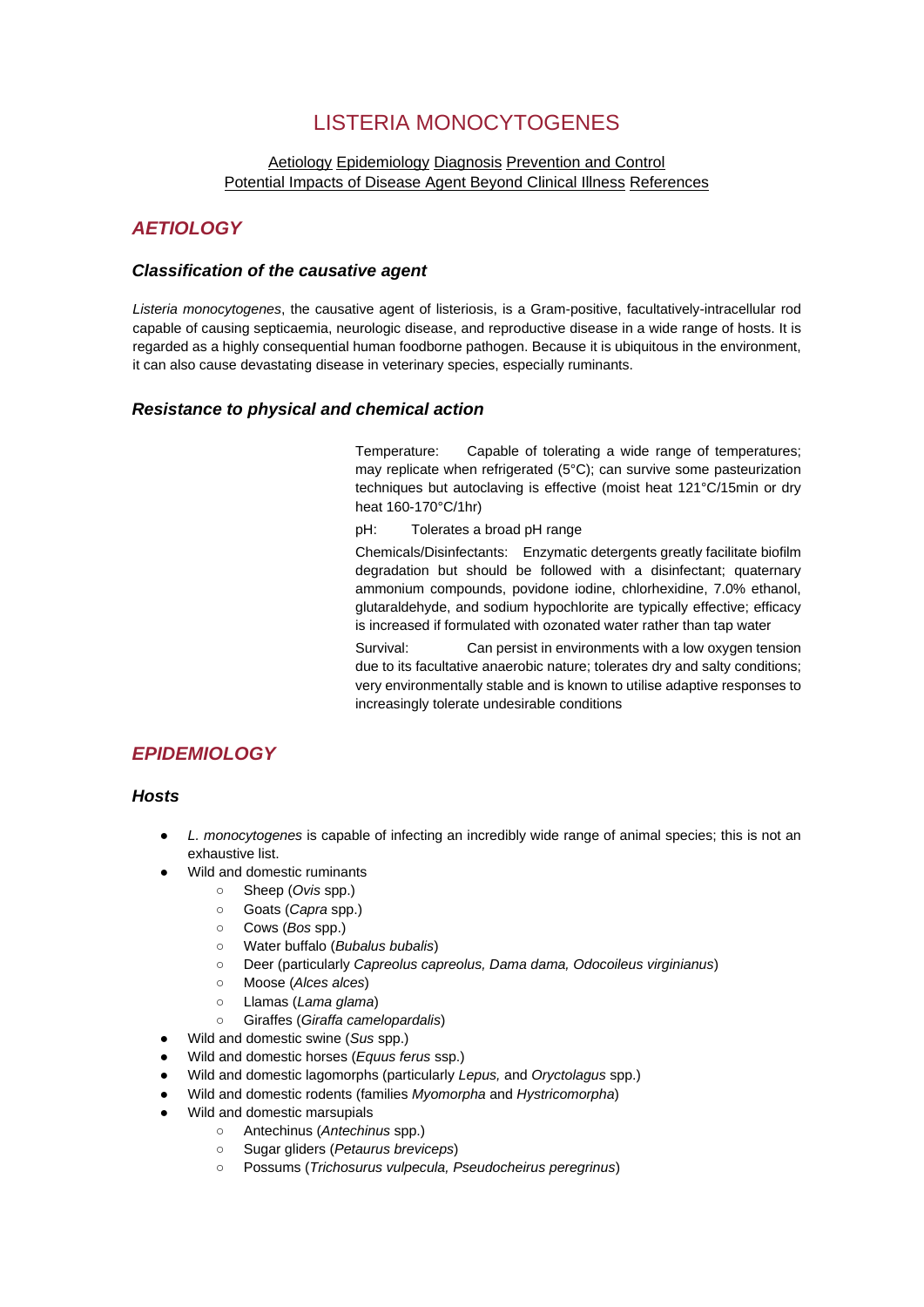- Red-necked wallabies (*Macropus rufogriseus*)
- Skunks (family *Mephitidae*)
- Mink (*Neovison vison*)
- Order *Carnivora*
	- Servals (*Felis serval*)
	- Leopards (*Panthera pardus*)
	- Coyotes (*Canis latrans*)
	- Raccoons (*Procyon itor*)
	- Foxes (*Vulpes* spp.)
- Wild and domestic birds
	- Poultry (order *Galliformes*)
	- Ducks (order *Anseriformes*)
	- Pigeons (*Columba* spp.)
	- Canaries (*Serinus canaria*)
	- Cockatiels (*Nymphicus hollandicus*)
- Humans (*Homo sapiens*) and non-human primates
	- Macaques (*Macaca nigra, M. mulatta*)
	- Chimpanzees (*Pan troglodytes*)
	- Marmosets (*Callithrix jacchus*)
	- Mona monkeys (*Cercopithecus mona*)
- Reported in reptiles rarely
	- Bearded dragons (*Pogona vitticeps*)
	- Alligators (*Alligator* spp.)

## *Transmission*

- Ingestion
- Contact with broken mucous membranes, conjunctiva, or skin

### *Sources*

- L. monocytogenes is ubiquitous in the environment
	- Common sources are contaminated feed and water
- **Faeces**
- Reproductive fluids and membranes, e.g., placenta, aborted foetus

### *Occurrence*

Animals are usually asymptomatic carriers of *L. monocytogenes*. Outbreaks of listeriosis in wildlife species are typically sporadic and associated with exposure to high burdens of the bacterium over a short period of time. Otherwise, clinical signs may arise secondary to immunocompromise, predisposing disease, or excessive environmental stress.

Listeriosis has been documented as a significant cause of mortality events in breeding *Antechinus* males.

**For more recent, detailed information on the occurrence of this disease worldwide, see the OIE World Animal Health Information System - Wild (WAHIS-Wild) Interface [http://www.oie.int/wahis\_2/public/wahidwild.php/Index].**

## *DIAGNOSIS*

There are three main presentations of disease caused by *L. monocytogenes*: septicaemia, neurologic disease, and reproductive disease. The mechanisms by which a particular presentation is determined are not fully understood. It has been hypothesized that latent infections can recur when cell-mediated immune mechanisms are impaired, potentially releasing the intracellular pathogen from macrophages. There is debate regarding whether the organism gains entry to the body through the gastrointestinal tract or through oral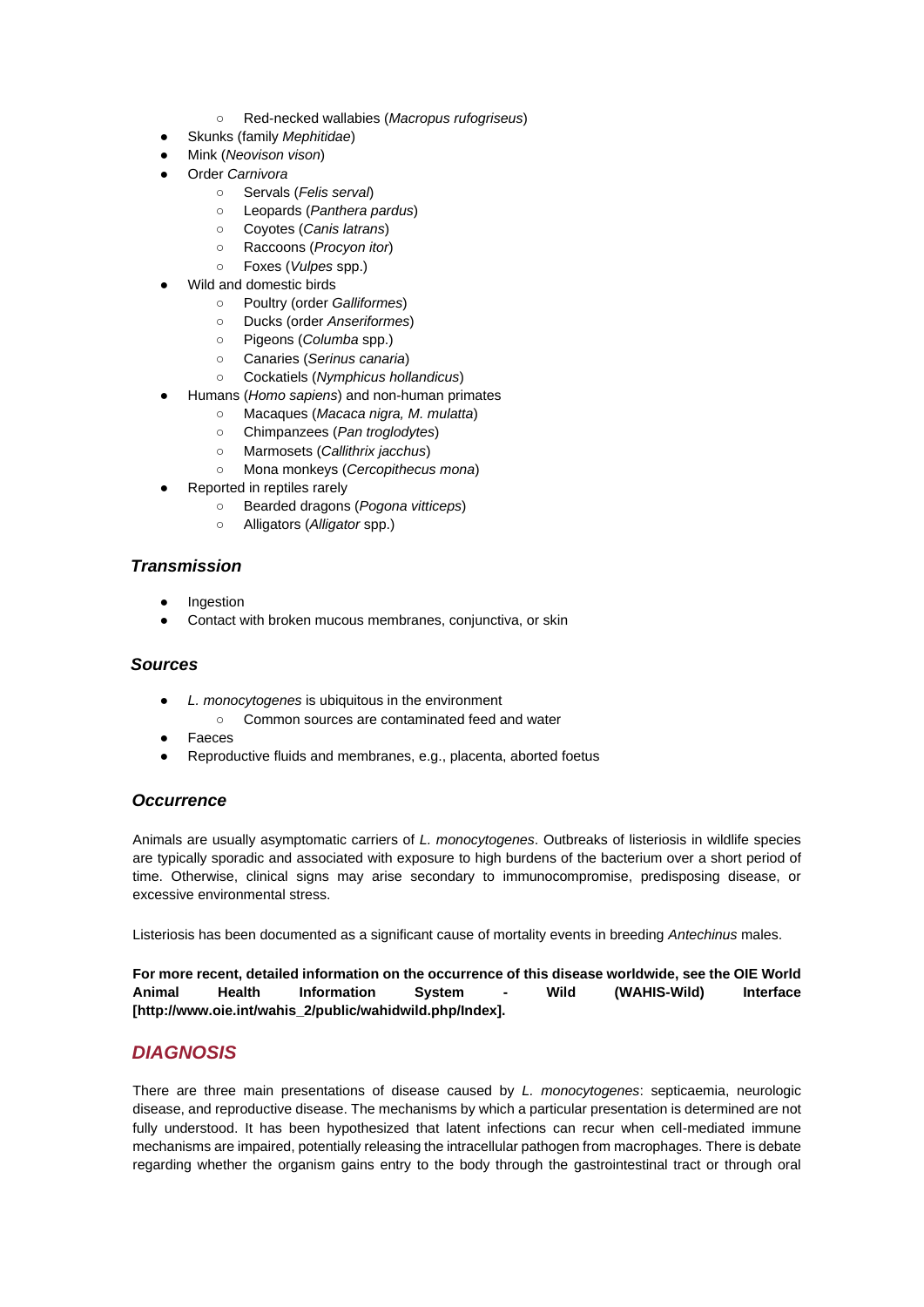mucous membranes and the conjunctiva; it is likely these routes of entry hold varying levels of significance between species.

*L. monocytogenes* utilises retrograde axonal transport to infect the central nervous system. Encephalitis in domestic ruminants often presents 3-4 weeks after ingesting soiled feed, but the incubation time may be as prolonged as 7 weeks. Septicaemia develops rapidly, typically in 1-2 days, and abortions occur approximately 1 week post-exposure.

## *Clinical diagnosis*

Animals are often found acutely dead because they typically do not develop clinical signs secondary to septicaemic listeriosis. Uterine infections typically cause abortions in pregnant dams with few other systemic signs. Exceptions include rabbits and chinchillas, which may develop gastrointestinal signs alongside metritis.

Encephalitis/rhombencephalitis and meningoencephalitis are perhaps the most common and well-recognized presentations of listeriosis. Affected animals become depressed, ataxic, and often paralytic. Ruminants and South American camelids are particularly susceptible to severe disease and commonly develop unilateral neurologic signs, such as circling, torticollis and opisthotonos, nystagmus, and cranial nerve V/VII deficits. Paresis may develop in the fore- or hindlimbs; rarely are animals tetraparetic. Ocular disease can also be present and is sometimes regarded as a fourth, separate presentation of listeriosis.

Clinical disease in birds is rare. Young birds are more susceptible to both infection and development of clinical disease. Poultry typically present with septicaemia or encephalitis with paresis/paralysis of the limbs, torticollis, tremors, incoordination, and stupor/depression.

Few cases of reptilian listeriosis have been documented. Affected individuals have displayed nonspecific signs of disease, primarily obtundation and anorexia, but gassy intestinal bloat appears to be a common feature. All documented cases have been fatal, despite treatment.

### *Lesions*

- Encephalitis/meningoencephalitis
	- Cloudy, oedematous or congested meninges
	- Suppurative meningoencephalitis with microabscesses and microgliosis, primarily in the brainstem and cranial nerve tracts/nucleoli
	- There may be few to no gross lesions apparent
- Septicaemia
	- Multifocal areas of hepatic inflammation and necrosis
	- Spleen, lung, kidney, and enteric lymphoid tissue may also be inflamed and necrotic
	- Peritonitis
	- Neonates may have haemorrhagic gastrointestinal lesions
- **Abortion** 
	- Multifocal areas of placental cotyledonary necrosis with intercotyledonary suppurative placentitis
	- Foetus may have lesions that reflect septicaemia
		- Serous cavities may contain serosanguinous fluid
		- Generalised oedema
		- The right half of the liver may reflect more necrotic and inflammatory change than the left
		- 1-3 cm mucosal erosions in the abomasum (variable presence)
		- Spleen and lung may also be necrotic
		- Autolysis may mask lesions
- **Birds** 
	- If septicaemic: yellow to yellow-tan areas of necrotising myocarditis, necrotising hepatitis, splenomegaly, ascites, and petechial haemorrhages on viscera
		- Infrequently, granulomatous and caseous hepatitis, catarrhal enteritis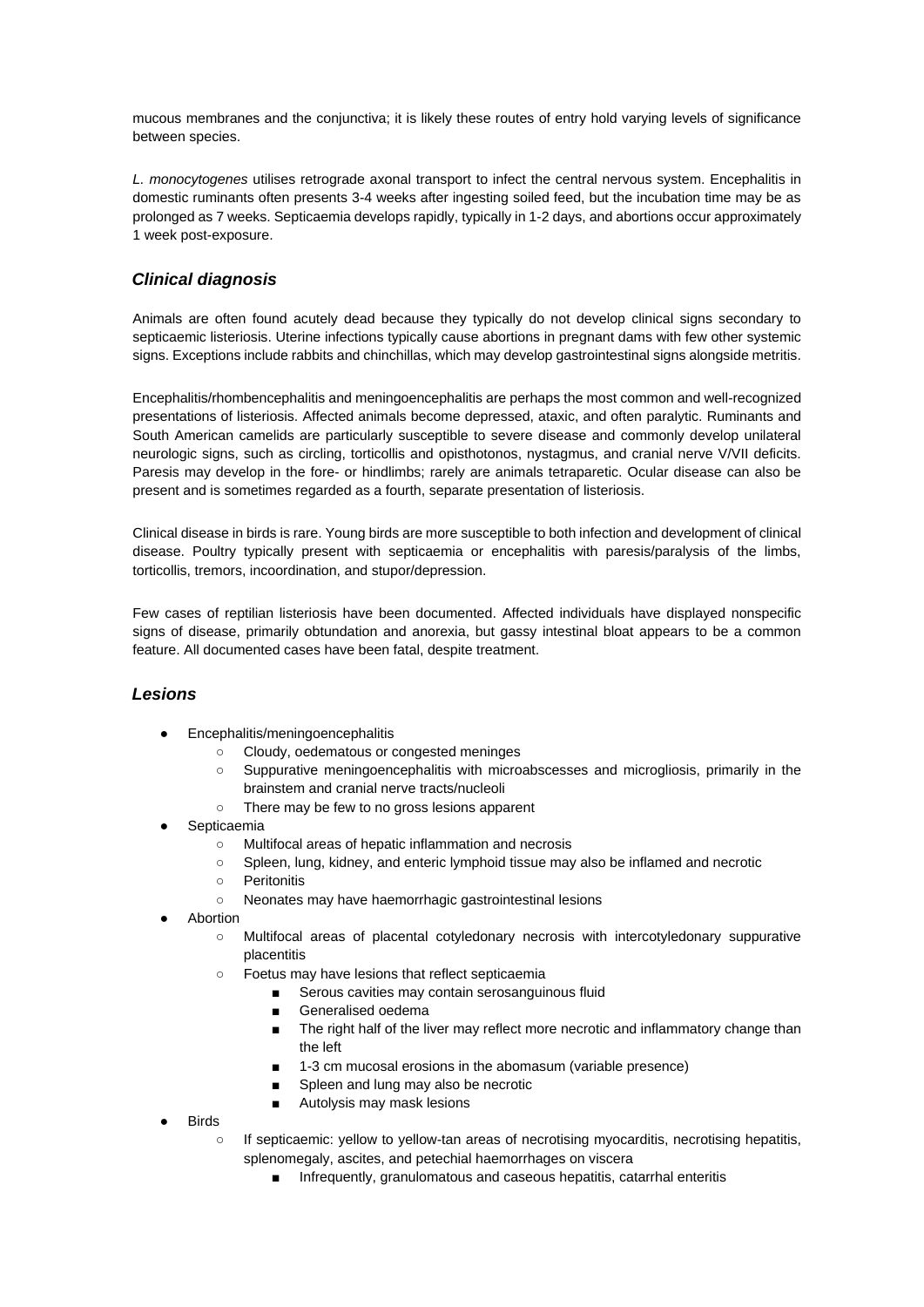- If encephalitic: malacia, mixed- and lymphocytic inflammation, perivascular cuffing, and gliosis
	- The medulla, cerebellum, and optic lobes are most severely affected
	- Gross lesions due to encephalitis are often lacking, but lesions due to septicaemia may be concurrent in these animals

## *Differential diagnoses*

- Rabies
- Brain abscess
- Coenurosis
- Thromboembolic meningoencephalitis
- Polioencephalomalacia
- Toxoplasmosis
- Other causes of septicaemia, such as:
	- Yersiniosis
	- Salmonellosis
- Conjunctivitis
- Tyzzer's disease
- Q-Fever (*Coxiella burnetii*)
- Pregnancy toxaemia/ketosis
- Bovine Spongiform Encephalopathy
- Lead toxicity
- Vestibular disease
- Birds
	- Marek's disease
	- Virulent Newcastle disease
	- West Nile virus

### *Laboratory diagnosis*

#### **Samples**

*For isolation of agent*

- Liver and/or spleen
- Brain
- Heart (poultry)
- Foetus, foetal stomach content
- Placenta
- Milk from mastitic dams
- Blood (if septicaemic)
- Cerebrospinal fluid (inconsistent)
- Ocular swabs
- Feed samples

*Serological tests*

● Not recommended for veterinary cases of listeriosis

#### **Procedures**

*Identification of the agent*

- Culture on blood agar/broth or nutrient agar
	- Cold enrichment and low oxygen tension may facilitate isolation, especially if the sample is contaminated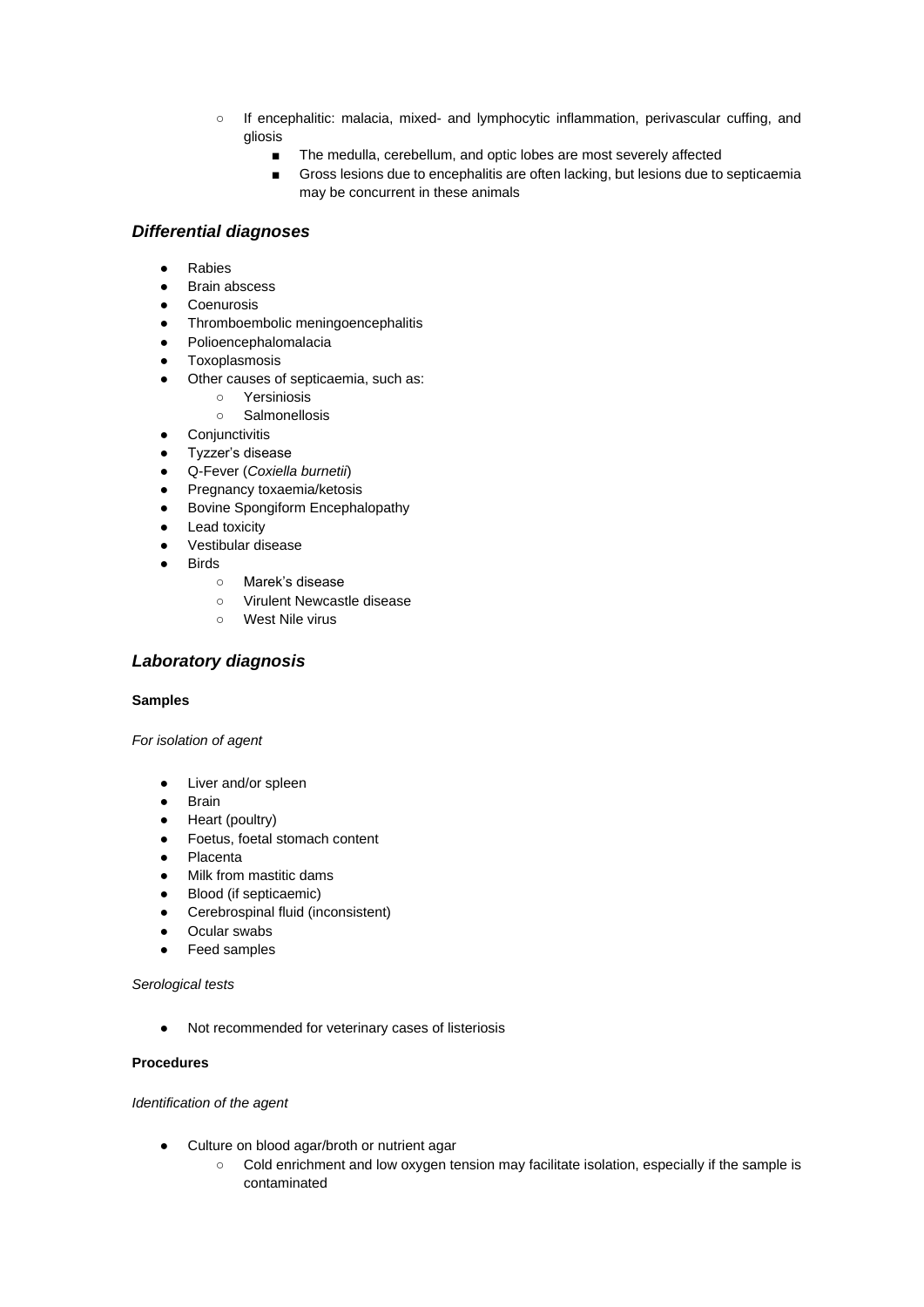- If using brain tissue, weekly re-cultures of refrigerated tissue may be required until the organism is isolated. This process may take months and is relatively work-intensive. As such, this method is becoming less utilised.
- Polymerase chain-reaction (PCR)
- Loop-mediated isothermal amplification (LAMP)
	- Immunohistochemistry (IHC) and immunofluorescent assays (IFA)
		- Sensitive and specific; particularly useful if culture is not available or fails to yield a sample ○ Preferred method for poultry
	- Pulsed-field gel electrophoresis (PFGE)
		- Primarily used in foodborne illness outbreak investigations
- Whole-genome sequencing
	- Primarily used in foodborne illness outbreak investigations

*Serological tests*

- Serology is infrequently used in veterinary species due to prominent cross-reactivity with enterococci and *Staphylococcus aureus*, low assay sensitivity and specificity, and the presence of high titres that confound results in healthy animals.
	- Anti-listeriolysin IgG antibody capture enzyme-linked immunosorbent assays (ELISAs) are available but results are often inconsistent

**For more detailed information regarding laboratory diagnostic methodologies, please refer to Chapter 3.9.6** *Listeria monocytogenes* **in the latest edition of the OIE Manual of Diagnostic Tests and Vaccines for Terrestrial Animals.**

## *PREVENTION AND CONTROL*

## *Sanitary prophylaxis*

- *L. monocytogenes* is very difficult to control because it is ubiquitous in the environment
- Best practices indicate maintaining proper hygiene at feeding areas, especially where free-ranging ruminants are present, and preventing contamination with faeces
- Do not discard spoiled silage or haylage where it remains easily accessible to wildlife

### *Medical prophylaxis*

- There is no commercially available vaccine available for *L. monocytogenes* in wildlife
- Vaccines utilised for livestock are not particularly efficacious; livestock owners commonly decline their use due to a lack of perceived benefit

## *POTENTIAL IMPACTS OF DISEASE AGENT BEYOND CLINICAL ILLNESS*

### *Risks to public health*

- While listeriosis is an appreciable foodborne illness in humans, cases are typically associated with dairy products and other foods that have been processed improperly; wild free-ranging animals themselves are not considered a significant source of infection for humans.
- Personal protective equipment should be used if handling contaminated tissues such as aborted foetuses and placentas in zoological parks, rehabilitation facilities, or research settings. Localised cutaneous lesions may occur with direct skin contact.

### *Risks to agriculture*

Listeriosis can significantly impact livestock if feed is improperly stored or is otherwise contaminated. Reproductive losses and deaths due to neurologic disease or septicaemia can have grave financial impact on industries that rely on cattle, sheep, and goats.